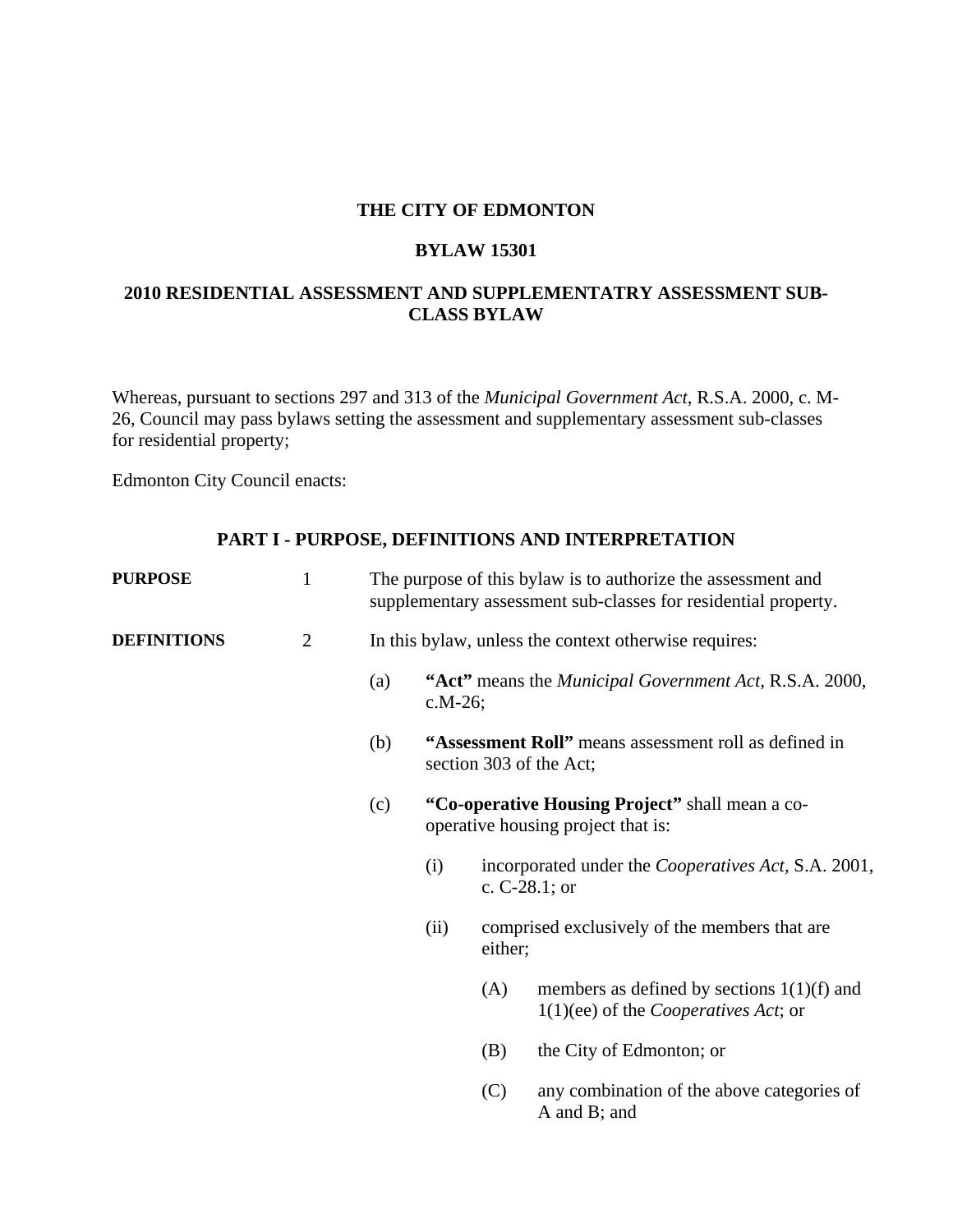- (D) includes property owned by a non-profit housing society incorporated under the *Societies Act*, R.S.A. 2000, c. S-14, and occupied by tenants.
- (d) **"Manufactured Home"** means manufactured home as defined in section 284(1)(m) of the Act;
- (e) **"Manufactured Home Community"** means manufactured home community as defined in section 284(1)(n) of the Act;
- (f) **"Mobile Home"** means mobile home as defined in section 284(1)(n.1) of the Act;
- (g) **"Other Residential"** includes:
	- (i) four or more self-contained dwelling units used for residential purposes;
	- (ii) vacant land designated by zoning or in a neighbourhood area structure plan for other residential development.
- (h) **"Residential"** includes:
	- (i) three or less self-contained dwelling units, together with any other building located on the site that is ancillary to the dwelling units, used for residential purposes;
	- (ii) a self-contained dwelling unit and parking unit, if any, established under the same condominium plan;
	- (iii) land and improvements forming the site of a cooperative housing project comprised of detached or attached self-contained dwelling units used for residential purposes, together with any other buildings located on the site and the use of which is ancillary to the use of the said dwelling units;
	- (iv) a mobile home or manufactured home located on a site in a mobile home park or manufactured home community, and any other improvements located on the site owned and occupied by the person occupying the mobile home or manufactured home;
	- (v) vacant residential property.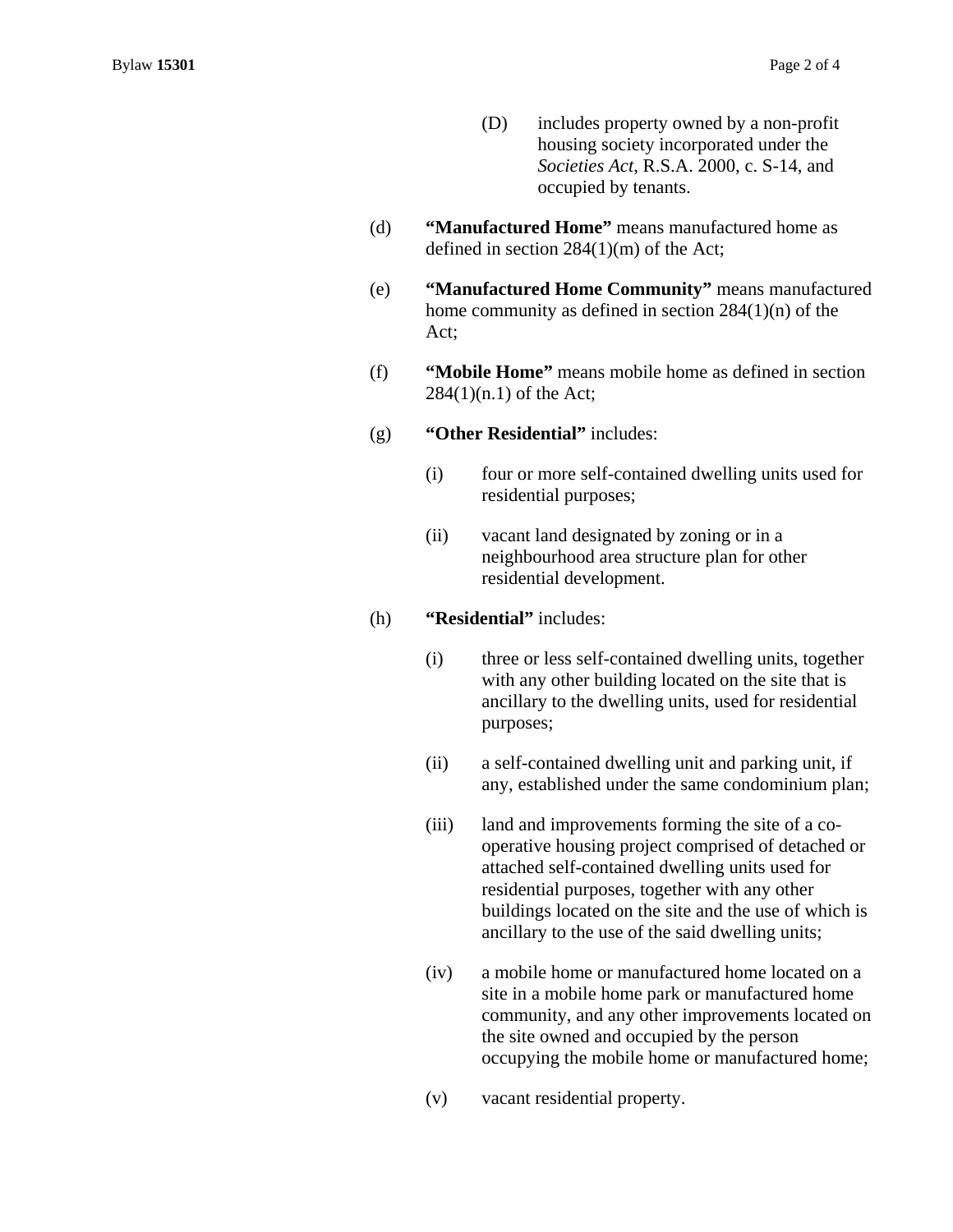- (i) **"Residential Assessment Class Property"** means residential property as defined in section 297(4)(c)of the Act;
- (j) **"Supplementary Assessment"** means an assessment made pursuant to section 314 of the Act;
- (k) **"Supplementary Assessment Roll"** means a supplementary assessment roll as defined by section 315 of the Act.

**RULES FOR INTERPRETATION** 

# **PART II - RESIDENTIAL ASSESSMENT AND SUPPLEMENTARY ASSESSMENT SUB-CLASSES**

**RESIDENTIAL ASSESSMENT AND SUPPLEMENTARY ASSESSMENT SUB-CLASSES** 

4 For the purpose of the 2010 Assessment and Supplementary Assessment Rolls, all Residential Assessment Class Property within the City of Edmonton is hereby divided into the following sub-classes:

- (a) Residential Assessment Class Property
	- (i) Residential;
	- (ii) Other Residential.

### **PART III - GENERAL**

**NUMBER AND GENDER REFERENCES** 

5 All references in this bylaw will be read with such changes in number and gender as may be appropriate according to whether the reference is to a male or female person, or a corporation or partnership.

<sup>3</sup> The marginal notes and headings in this bylaw are for reference purposes only.